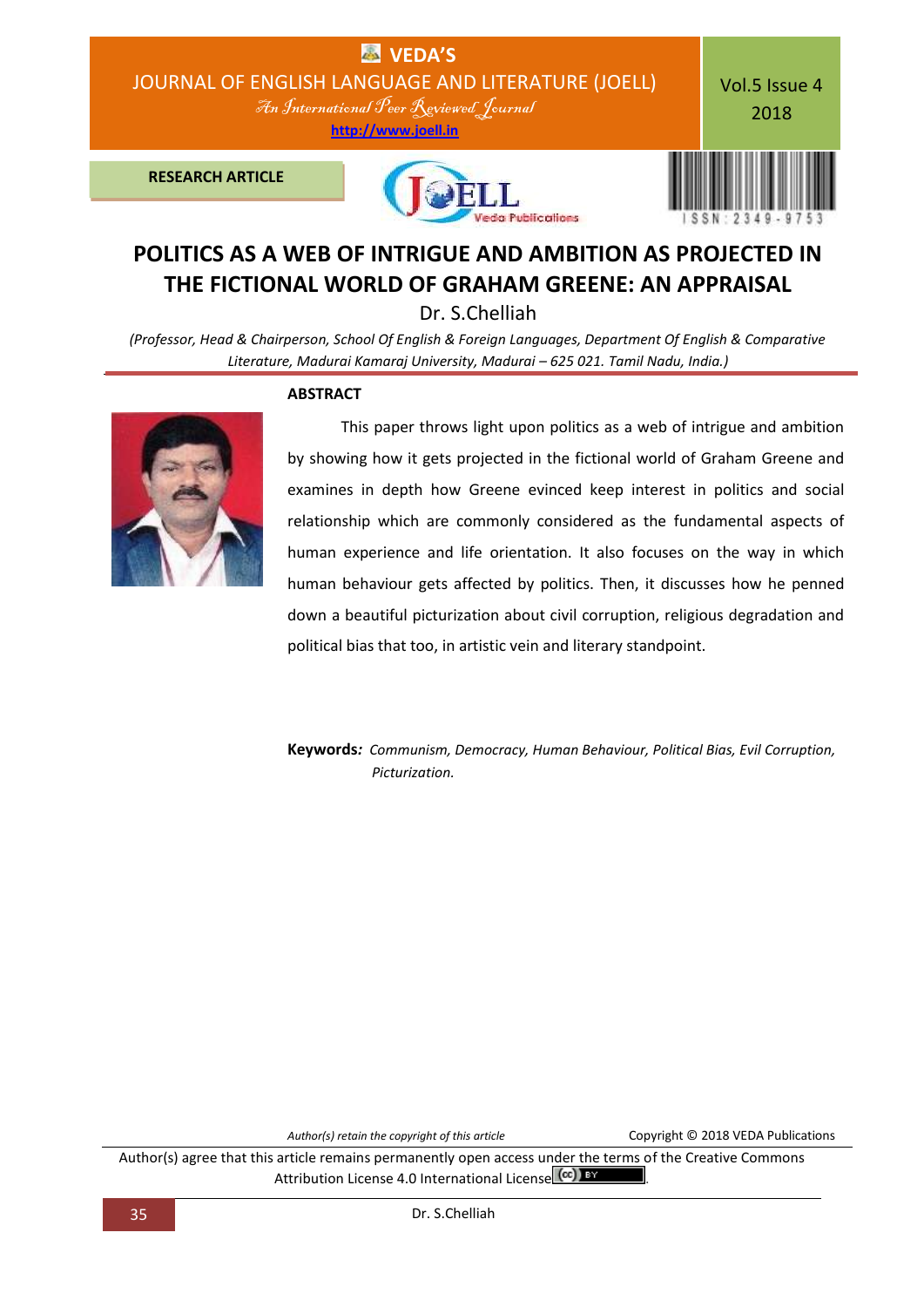An International Peer Reviewed Journal **[http://www.joell.in](http://www.joell.in/)**

 The modern age is "an age of deepening inner despair and of appalling catastrophes, an age when society says one thing and does something entirely different, when everybody talks about peace and prepares for more wars Western man is more schizophrenic" (Priestly 266). Like T.S.Eliot. in *The Waste Land*, Greene emphasizes on the sterility and despair of the modern civilization. The first world war unsettled society in many ways, hastening the emancipation of women and promoting a temporary merging of the social classes that had the writers to think and realize that they were living in a time of rapid and disbursing change finding uncertainty, anxiety and a certain fatalism and apathy born out of the helplessness of the individual in the mechanical world of today as the marks of our times. Sisir Chaterjee rightly holds:

> "The age we live in is one of disillusionment, Cynicism and agnosticism. The disillusionment of our age has resulted in a marked decline of spiritual quality in contemporary fiction"(33).

The average man leads a purposeless life. James Joyce's *Ulysses* (1922) may be cited as a filling example for capturing the anguish and anxiety of the modern generation. In the 1920's the British to some extent recovered from the shock of the first World War cherishing the hope that things would turn out better. But the 1930's eventually constituted a grim period forcibly drawing the attention of the writers towards the social and political issues. It was found to be a decade of fear, misery and panic leading to great economic depression and as a result, even the common man began to evince interest in political issues. Greene's novels of the thirties have a contemporary atmosphere dealing with the uprooted man drifting in the urban society. His characters are placed in the contemporary setting in the fundamental human situation. In his fictional world, Greene points out the meaninglessness, the seediness and the vulgarity of the society that has already banished God.

"Disloyalty is our privilege" wrote Graham Greene in 1948, in an exchange of views on the relation of the artist to the society. As one critic has put it, Greene is the spokesman of tragic times. His three novels namely *The Quiet American* (1955), *The*  *Comedians* (1966) and *The Honorary Consul* (1973) may be taken as examples for picturization of evil corruption, religious degradation and political bias. The political issues get beautifully reflected in these novels. In *The Quiet American*, Greene did vehemently criticize the blunderings and the dangerous and misguided innocence of American policy in Indochina. *The Quiet American* is only "a story and not a piece of history", it has turned out to be as prophetic as it is symbolic. "How many people have to die before you realize… that there's no such thing as gratitude in politics" (TQI 112) *The Comedians* shows the sufferings of Haitians and the Complexity of America. The forces of evil are politically represented by Papa's doc's regime. In *The Honorary Consul*, the Paraguan rebels in a bid to kidnap the visiting American Ambassador with a view to using him as a hostage to force their government to release political prisoners abduct the wrong man – the Honorary Consul.

Greene has always been interested in politics and social relationships as in religion, for they are all fundamental aspects of human experience which has been his real subject all through his career. Throughout the political scenario, Greene says that there is no political system which is perfect and evil can be found in these systems. Democracy has also failed to bring proper justice and peace among the people. Communism which considers the savior of the poor has not helped to remove poverty but has increased corruption. The three novels of Greene bring home the point that both these systems have not been fully successful. Greene has always been repelled by American liberalism, American capitalism and Imperialism, and would go to almost any length to put feeble twig in the spokes of American foreign policy. Besides the terrifying weight of this consumer society oppresses him. It is not surprising that America should remain a focus a political hostility.

Truly speaking, Greene has fought a battle against the power of abstractions which has tried to dominate politics. In a society which is governed well or bad, the government is a threatening force which exploits man's freedom. Hemingway, Faulkner, Kafka and Greene always attempt to fictionalize the human situation. Their novels evoke dismay, fear and bewilderment. They work from centre to the